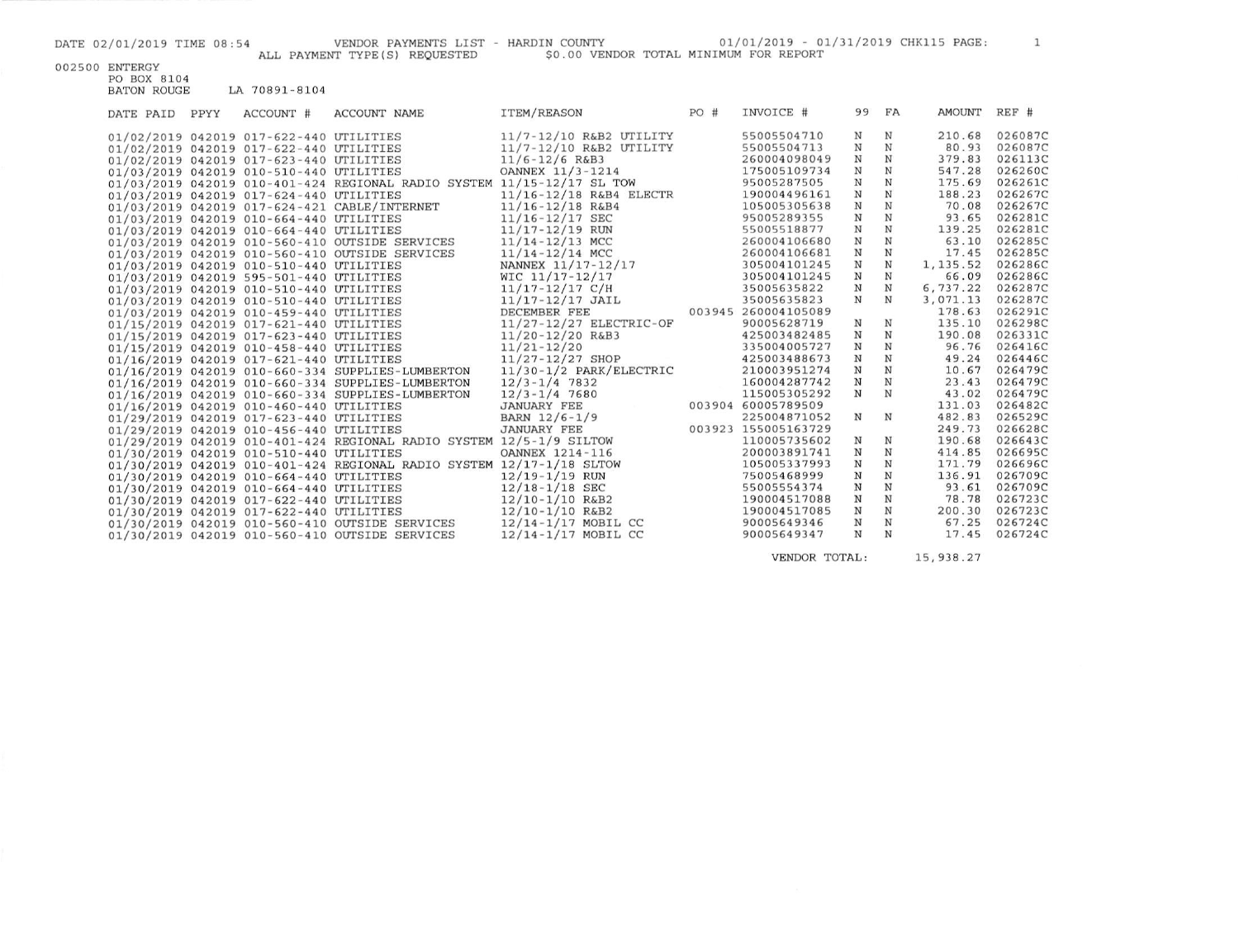| DATE 02/01/2019 TIME 08:54                       |      |                                                                                                                               | VENDOR PAYMENTS LIST - HARDIN COUNTY |                                                              |     | 01/01/2019 - 01/31/2019 CHK115 PAGE:         |             |             |                                |                               |
|--------------------------------------------------|------|-------------------------------------------------------------------------------------------------------------------------------|--------------------------------------|--------------------------------------------------------------|-----|----------------------------------------------|-------------|-------------|--------------------------------|-------------------------------|
| 000300 CITY OF KOUNTZE<br>P O BOX 188<br>KOUNTZE |      | TX 77625                                                                                                                      | ALL PAYMENT TYPE (S) REOUESTED       | \$0.00 VENDOR TOTAL MINIMUM FOR REPORT                       |     |                                              |             |             |                                |                               |
| DATE PAID                                        | PPYY | ACCOUNT #                                                                                                                     | ACCOUNT NAME                         | ITEM/REASON                                                  | PO# | INVOICE #                                    | 99          | FA          | <b>AMOUNT</b>                  | REF #                         |
|                                                  |      | 01/29/2019 042019 010-510-440 UTILITIES<br>01/29/2019 042019 010-510-440 UTILITIES<br>01/29/2019 042019 010-510-440 UTILITIES |                                      | $12/3 - 1/2$ CH<br>$12/5 - 1/8$ JAIL<br>$12/3 - 1/2$ ANNEX   |     | 05011401-010<br>05011451-010<br>05010502-010 | N<br>N<br>N | N<br>N<br>N | 4,076.32<br>5,457.31<br>225.34 | 026654C<br>026654C<br>026654C |
|                                                  |      | 01/29/2019 042019 010-510-440 UTILITIES<br>01/29/2019 042019 595-501-440 UTILITIES<br>01/30/2019 042019 017-622-440 UTILITIES |                                      | $12/3 - 1/2$ NANNEX<br>$12/3 - 1/2$ WIC<br>$12/3 - 1/7$ R&B2 |     | 04006421-010<br>04006421-010<br>03003401-010 | N<br>N<br>N | N<br>N<br>N | 231.71<br>13.49<br>203.59      | 026654C<br>026654C<br>026704C |
|                                                  |      |                                                                                                                               |                                      |                                                              |     | VENDOR TOTAL:                                |             |             | 10,207.76                      |                               |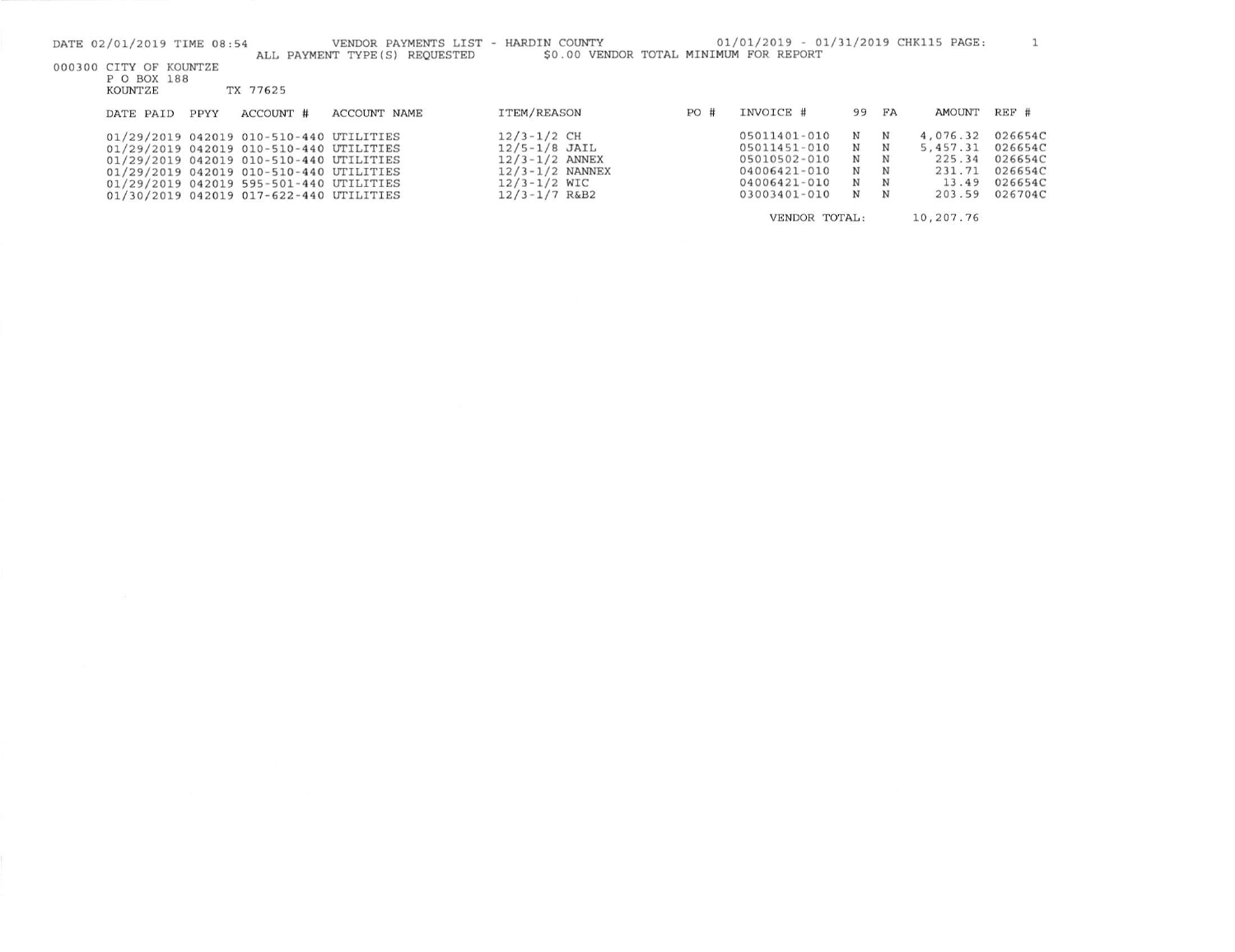| DATE 02/01/2019 TIME 08:54 |      |                                                  | VENDOR PAYMENTS LIST -<br>ALL PAYMENT TYPE (S) REOUESTED | HARDIN COUNTY<br>\$0.00 VENDOR TOTAL MINIMUM FOR REPORT |     | 01/01/2019 - 01/31/2019 CHK115 PAGE: |       |   |        |         |
|----------------------------|------|--------------------------------------------------|----------------------------------------------------------|---------------------------------------------------------|-----|--------------------------------------|-------|---|--------|---------|
| P O BOX 286<br>SARATOGA    |      | 001792 WEST HARDIN WATER SUPPLY CORP<br>TX 77585 |                                                          |                                                         |     |                                      |       |   |        |         |
| DATE PAID                  | PPYY | ACCOUNT #                                        | ACCOUNT NAME                                             | ITEM/REASON                                             | PO# | INVOICE #                            | 99 FA |   | AMOUNT | $REF$ # |
|                            |      | 01/15/2019 042019 017-623-440 UTILITIES          |                                                          | 12/26 WATER BILL                                        |     | 1171-122618                          | N     | N | 20.00  | 026341C |
|                            |      |                                                  |                                                          |                                                         |     | VENDOR TOTAL:                        |       |   | 20.00  |         |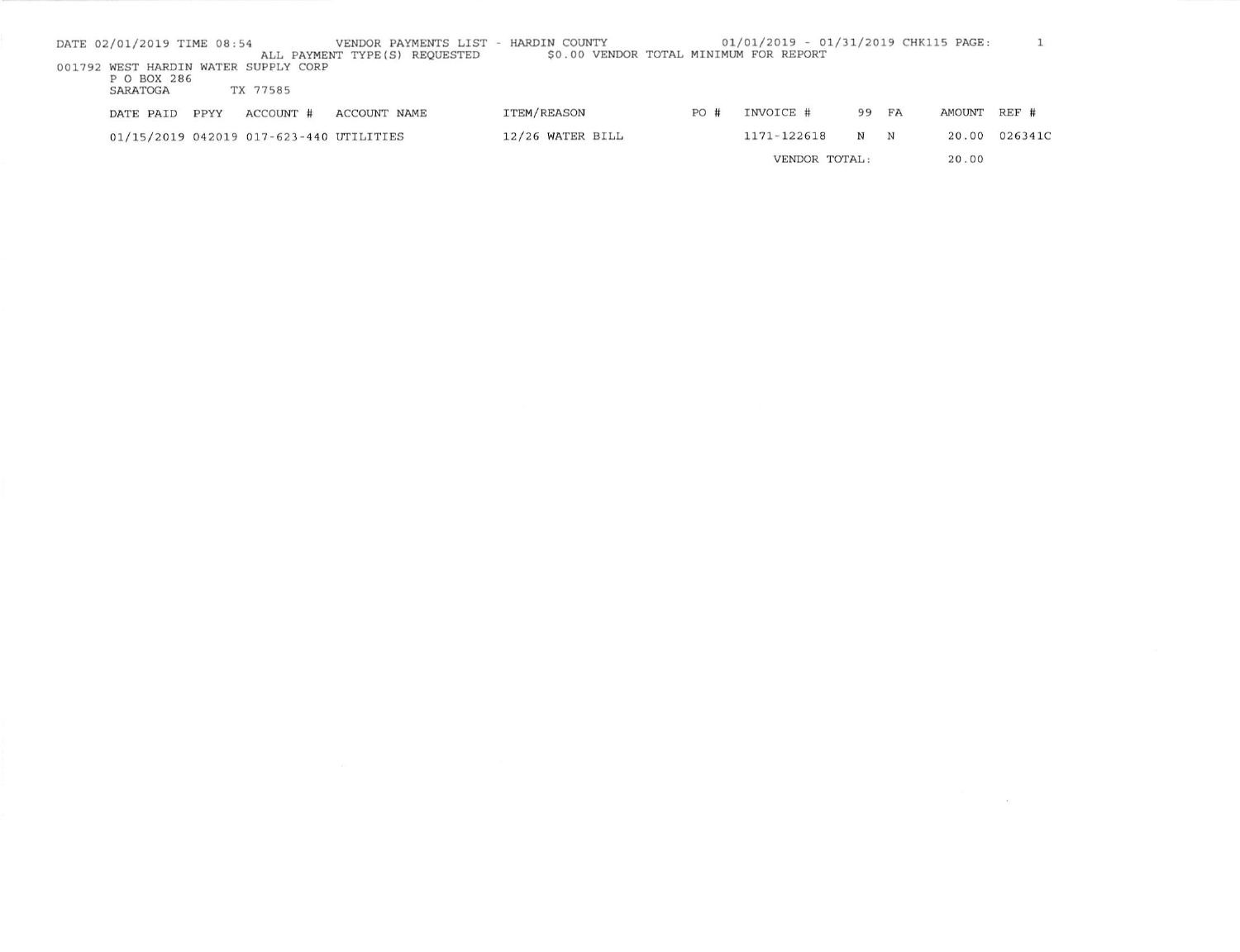| DATE 02/01/2019 TIME 08:54      |      |                                         | VENDOR PAYMENTS LIST - HARDIN COUNTY<br>ALL PAYMENT TYPE (S) REQUESTED | \$0.00 VENDOR TOTAL MINIMUM FOR REPORT |     | 01/01/2019 - 01/31/2019 CHK115 PAGE: |       |   |        |         |
|---------------------------------|------|-----------------------------------------|------------------------------------------------------------------------|----------------------------------------|-----|--------------------------------------|-------|---|--------|---------|
| 000301 CITY OF SILSBEE          |      |                                         |                                                                        |                                        |     |                                      |       |   |        |         |
| 105 S. 3RD ST<br><b>SILSBEE</b> |      | TX 77656                                |                                                                        |                                        |     |                                      |       |   |        |         |
| DATE PAID                       | PPYY | ACCOUNT #                               | ACCOUNT NAME                                                           | ITEM/REASON                            | PO# | INVOICE #                            | 99 FA |   | AMOUNT | $REF$ # |
|                                 |      | 01/03/2019 042019 017-621-440 UTILITIES |                                                                        | 11/13-12/10 WATER-SHOP                 |     | 160670001-12                         | N     | N | 16.25  | 026280C |
|                                 |      | 01/03/2019 042019 017-621-440 UTILITIES |                                                                        | $11/13 - 12/10$ R&B1                   |     | 160650001-12                         | N     | N | 112.90 | 026280C |
|                                 |      | 01/16/2019 042019 017-622-440 UTILITIES |                                                                        | 11/27-1/2 R&B2 UTILITY                 |     | 040880001-01                         | N     | N | 32.50  | 026454C |
|                                 |      | 01/30/2019 042019 017-621-440 UTILITIES |                                                                        | $12/10-1/14$ RB1                       |     | 160650001-01                         | N     | N | 113.50 | 026705C |
|                                 |      | 01/30/2019 042019 017-621-440 UTILITIES |                                                                        | $12/10-1/14$ RB1                       |     | 160670001-01                         | N     | N | 16.25  | 026705C |
|                                 |      |                                         |                                                                        |                                        |     | VENDOR TOTAL:                        |       |   | 291.40 |         |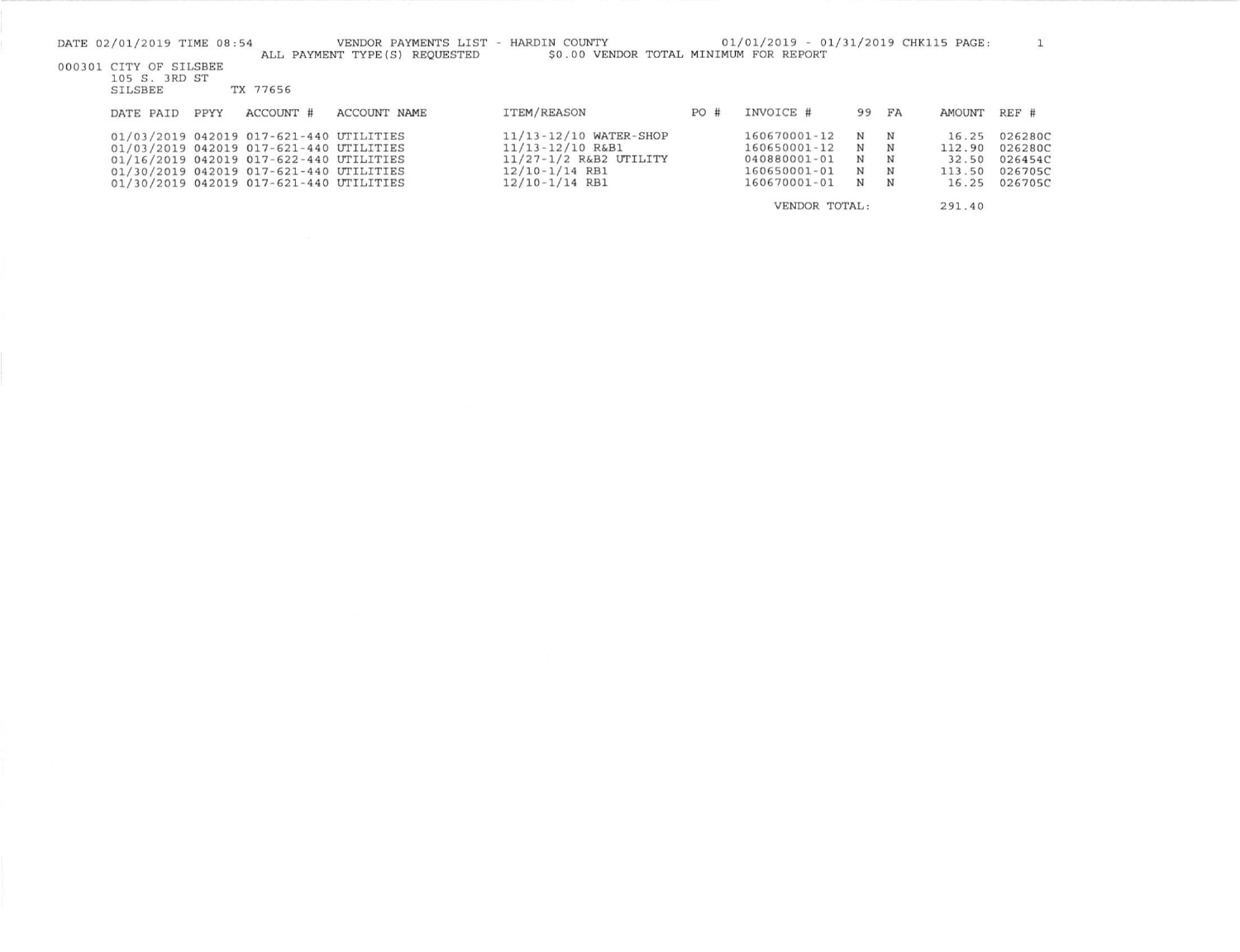| DATE 02/01/2019 TIME 08:54                       |      |                                         | VENDOR PAYMENTS LIST<br>ALL PAYMENT TYPE (S) REQUESTED | - HARDIN COUNTY<br>\$0.00 VENDOR TOTAL MINIMUM FOR REPORT |     | 01/01/2019 - 01/31/2019 CHK115 PAGE: |    |    |        |         |
|--------------------------------------------------|------|-----------------------------------------|--------------------------------------------------------|-----------------------------------------------------------|-----|--------------------------------------|----|----|--------|---------|
| 001126 LUMBERTON MUD<br>PO BOX 8065<br>LUMBERTON |      | TX 77657                                |                                                        |                                                           |     |                                      |    |    |        |         |
|                                                  |      |                                         |                                                        |                                                           |     |                                      |    |    |        |         |
| DATE PAID                                        | PPYY | ACCOUNT #                               | ACCOUNT NAME                                           | ITEM/REASON                                               | PO# | INVOICE #                            | 99 | FA | AMOUNT | REF #   |
|                                                  |      |                                         | 01/16/2019 042019 010-660-334 SUPPLIES-LUMBERTON       | $12/3 - 1/2$ CONCES                                       |     | 02161507-010                         | N  | N  | 25.63  | 026464C |
|                                                  |      | 01/30/2019 042019 017-624-440 UTILITIES |                                                        | $12/7 - 1/11$ WATER/SEWER                                 |     | 13191000-117                         | N  | N  | 42.93  | 026712C |
|                                                  |      |                                         |                                                        |                                                           |     | VENDOR TOTAL:                        |    |    | 68.56  |         |